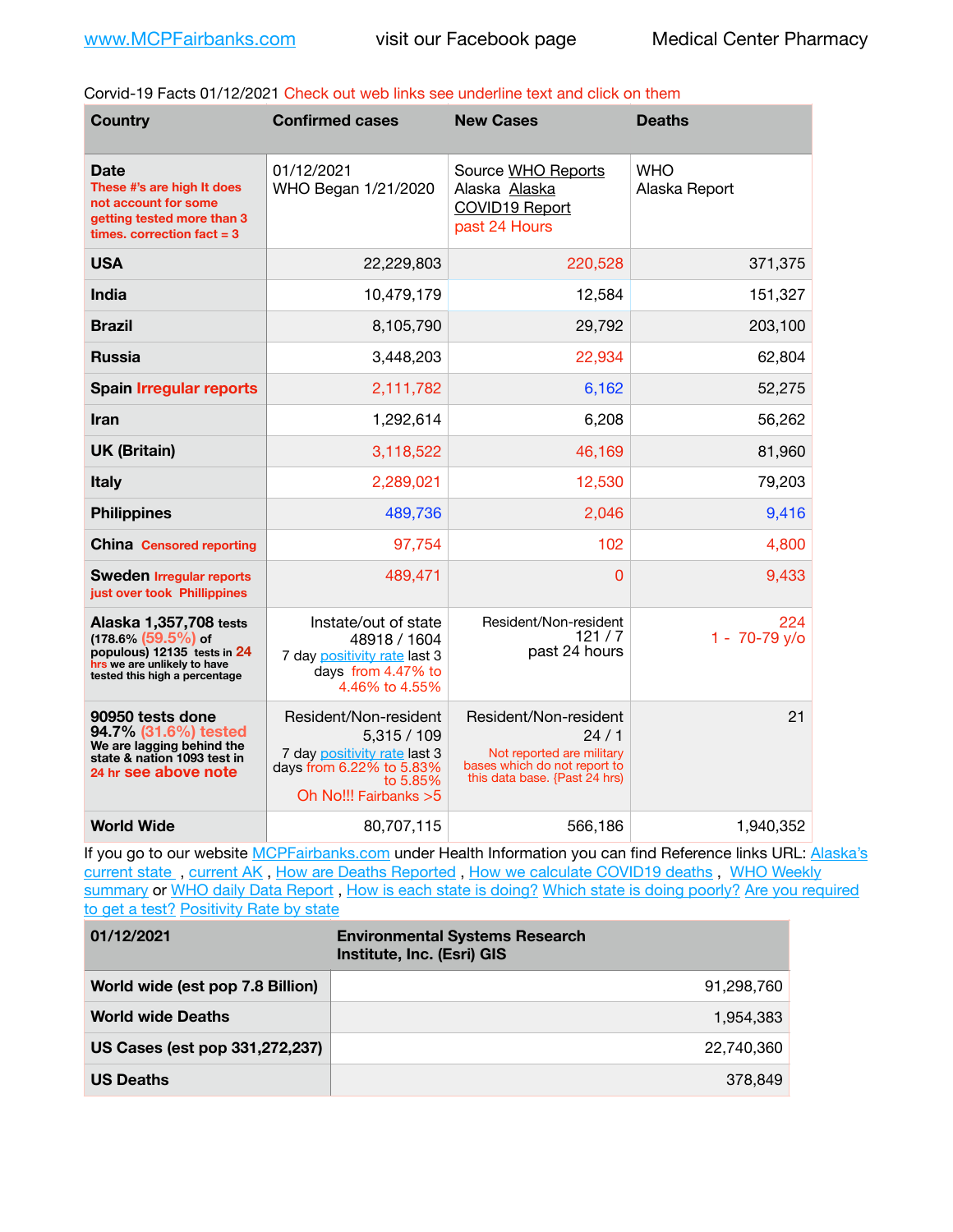Impact of COVID-19 on the US Healthcare system

Estimated US Population 331.3 million 137.4% (45.8%) have been tested (454.8 million) Estimated 5% of US population will test positive for Covid-19 16.56 million (currently 22.7 Million have or 6.87% of population) we have currently tested an est. 454.8 million based on 22.7 mill that have tested positive discount some of these numbers by 67% to account for multiple testing of same person.

If 8% will require hospitalization of the 16.56 million positive cases, we would need 1.325 million beds. Estimated by the American Hospital Association there are 800,000 staffed beds available.

The US has 2.8 hospital beds per 1000 our needs could be 56, China had 4.3, Italy 3.2, South Korea 12.3

The USNS Mercy and Comfort added 2,000 staffed beds, not ICU

Of these estimated to be admitted to ICU 860,000. to ICU beds

The US has 16,000 ICU beds we have 68,000-85,000 beds

 The Needs

US could need 299,000 beds with ventilators  $\leq 16,000$  ventilators

**Summation:** Estimated needs could be 1.325 million hospitalized beds for just COVID-19 patients alone. If positives represents 5% of test run, then approximately 454.8 million have been tested, we have no idea how many tests have been run or how many multiple tests conducted on the same person, resulting in 22.7 million positive tests run with 378849 with 2957 deaths in the past 24 hours, ave 2740/day. In AK, with 48809 positive cases 6.42% of Alaska, 1083 hospitalizations, and 224 deaths. Hospitalization rate is 2.22% of those that test positive, Death Rate 0.459% overall or 20.6% of those hospitalized.

Currently 3 Variants known in US (Europe's (china's)) Primary, and a UK and South African, only Europe's in Alaska.

Normal ICU stay 5-7 days, estimated ICU stay for COVID-19 2-3 weeks and they could tie up a ventilator for that length of time also, helping only 1/3 as many patients.

This is why we need to flatten the curve by social spacing and only essential travel.

Expected Death (these are just estimates based on other countries) if 5% of the US Population (16.56 million) test positive and if

1% die = 165,600 people

2% die = 311,200 people

3% die = 496,800 people

6% die = 993,600 people obviously we have passed the 1.325 million positive cases we are 21.5million so if 5% of the US population (16.56 million) test positive and 6% of those die = 993,600 deaths if no vaccine, or if 3.09% (511,704) will die, we are 73% of the way there in 42 weeks.

 World wide death rate of positive tests actually 2.14%. The US is at 378849 1.67% of those actually tested positive, that is 73% lower death rate than when we started in 3/2020 , started at 6%. There are 7.8 Billion people in the world 331 million live in the US (4.2% of the world's population) 6.87% have tested positive. The US deaths represents 19.38% of the world's death numbers and 24.9% of worldwide confirmed cases. In comparison to the flu in the US

CDC Estimates. From 2010 to 2016, the flu-related death rate was between 12,000 and 56,000, with the highest season being 2012 to 2013 and the lowest being 2011 to 2012. Most deaths are caused by complications of the flu, including pneumonia or a secondary bacterial infection of the heart or brain. or 2,000 to 9,333 per year. In 2020 in the US has 19 million cases 180,000 hospitalized and 10,000 (0.052%) have died, typically it is 2% will die, compared to 1.67% with COVID19. 137.4% (US), 178.6% (Alaska), & 94.7% (Fbks) are still too few to protect us from future outbreaks. Experts feel that we need either need people to get infected with the virus and develop antibodies or get vaccinated to create immune antibodies to protect us, that we need >60% of the population to have positive antibody tests and preferably 70-90%, one expert felt they would not feel confident til >85% were positive, to give assurance (herd immunity) in order to go without masks and social distancing. NY City seems to have the highest number at 20%. Testing is so important. Currently we are testing at 43.38 Million tests per month. At this rate to test everyone once it will take 7.56 months or over 0.63 years. To test 3 times it would take 22.68 months or 1.89 years

The Flu (Influenza kills approximately 1-2% of those infected, SARS killed 800 people total, COVID19 appears to kill 1.67% of those that test positive or 17% less deadly than the flu and seems to be more contagious. (Seems to spread more readily)

Alaska has 48809 so far, 5291 in Fairbanks or 1 of every 11 of Alaskans, and was 1 in 4, with 223 deaths, the first case was transient foreign airline crew member. Interesting, the Source of Alaska's SARS-Cov2 virus originated not from East Asia by travelers or the west coast (Washington where it was first observed) , but came from the east coast of the US, and they were inoculated first from Europe, accordingly from New York's Governor and CDC.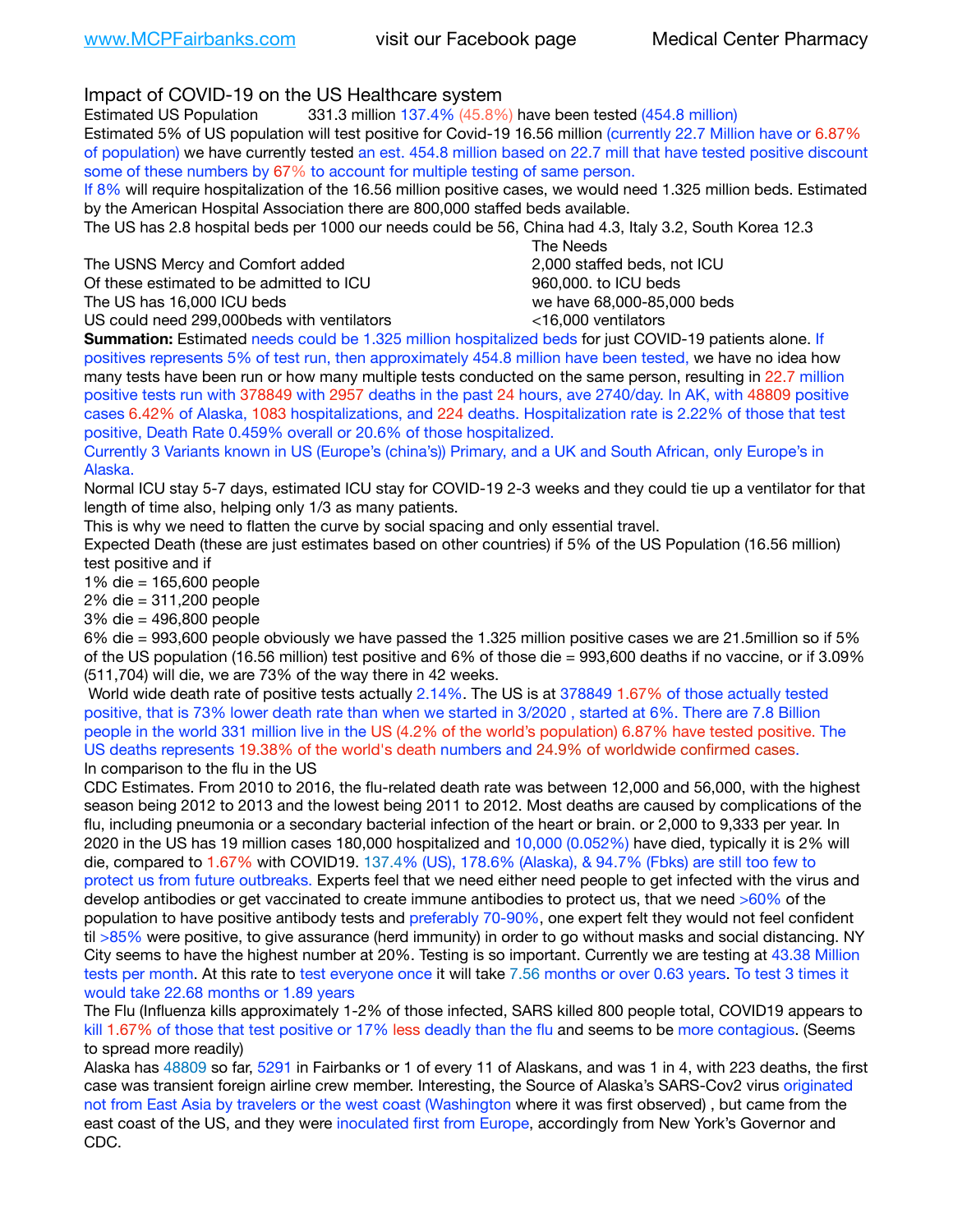**Best practice protection** is good personal Hygiene do not touch eyes, nose, mouth, wash hands frequently for at least 20-30 seconds, before you touch your face, and observe personal spacing of 6-18 feet. Remove your shoes in your house, frequently clean surface areas, let the cleaner sit 15-20 sec before wiping off. **We are recommending to wear any kind of mask.**

Drug treatment is being researched, but as yet not been verified, only suggested. Best to isolate those sick and isolate those most susceptible (old and preconditioned with risk factors)

**Risk factors:** Cardiovascular disease (56.6%), Obesity (41.7%), Diabetes (33.8%), age >60, respiratory problems, especially smokers or those who vape, High Blood Pressure

If you have been exposed self isolate for 2-4 weeks

One episode in China, a man tested negative for 27 days before showing symptoms. So Isolation may want to be considered up to 4 weeks not just 2 weeks.

Italy 1 in 10 positive cases admitted to ICU due to Hypoxic failure requiring mechanical ventilation. In NY it was 1 in 7 that required hospitalization, of the 5700 hospitalized 2634 were discharged (79% (2081)) or added (21%(553)), 9 in 10 put on a ventilator died.

Public policy development and education is important. How Long does Covid-19 stay on objects

| Air                              | up to 3 hours |
|----------------------------------|---------------|
| Copper                           | 4 hours       |
| Cardboard (Amazon Box)           | 24 hrs        |
| Plastic surfaces/Stainless Steel | 72 hours      |
| Mucosal surfaces                 | unknown       |





## Updated graph numbers.

| Project outward                |                    |
|--------------------------------|--------------------|
| Exhalation can spray           | $1.5$ m $(4.9$ ft) |
| spittle (droplets)             |                    |
| Coughing                       | 2 m (6.6 ft)       |
| Sneeze                         | 6 m (19.7 ft)      |
| Development of immune response |                    |

Early viral testing tests to see if you currently have the virus.

Later antibody testing tells us if you have been exposed and survived. But does not tells us if you have immunities to the virus. We will need to have both tests done in order to open the community.. Viral Antigen and Viral RNA tells us you have the disease and can spread the disease and can or are

currently sick.

IgM (short term) and IgG (long term antibodies) tells us you have experienced the virus or had the vaccine, and got over it. You may be resistant if your [antibody levels](https://www.cdc.gov/coronavirus/2019-ncov/lab/resources/antibody-tests.html) are high enough. [Current](https://l.facebook.com/l.php?u=https://www.itv.com/news/2020-10-26/covid-19-antibody-levels-reduce-over-time-study-finds?fbclid=IwAR3Dapzh1qIH1EIOdUQI2y8THf7jfA4KBCaJz8Qg-8xe1YsrR4nsAHDIXSY&h=AT30nut8pkqp0heVuz5W2rT2WFFm-2Ab52BsJxZZCNlGsX58IpPkuVEPULbIUV_M16MAukx1Kwb657DPXxsgDN1rpOQ4gqBtQsmVYiWpnHPJo2RQsU6CPMd14lgLnQnFWxfVi6zvmw&__tn__=-UK-R&c%5B0%5D=AT1GaRAfR_nGAyqcn7TI1-PpvqOqEKXHnz6TDWvRStMnOSH7boQDvTiwTOc6VId9UES6LKiOmm2m88wKCoolkJyOFvakt2Z1Mw8toYWGGoWW23r0MNVBl7cYJXB_UOvGklNHaNnaNr1_S7NhT3BSykNOBg) [View of antibodies/immunity](https://www.livescience.com/antibodies.html)[.](https://www.itv.com/news/2020-10-26/covid-19-antibody-levels-reduce-over-time-study-finds) We have tested currently 178.6% (59.5%) of the Alaskan population and over little over 137.4% (45.8%) of the US population, discount these numbers by 67% to reflect multiple testing of the same person. To be safe, we need at least 25% to see if we are making progress, [60%](https://www.jhsph.edu/covid-19/articles/achieving-herd-immunity-with-covid19.html) to [barely qualify](https://www.nature.com/articles/d41586-020-02948-4) to be safe, and [70-90%](https://www.mayoclinic.org/herd-immunity-and-coronavirus/art-20486808) to be assured we

will not see a second wave of sickness. Some experts will [not feel safe til we are at 85%.](https://www.bannerhealth.com/healthcareblog/teach-me/what-is-herd-immunity) Three types of clinical laboratory COVID-19 or SARS-CoV-2 tests are being developed: Molecular Gene sequencing (current method), Viral antigen (testing parts of the virus), Host antibody tests (serology). They detect the virus in different ways.

Mask & Mask Usage: N95 filter out 95% of the particles in the air 3 microns in size or larger.

Mold sizes are about 10-12 microns in size. Bacteria are larger, so is dust

Gas molecules and viruses are smaller. PM2.5 are 2.5 microns in size.

**Viruses** can be 1 micron in size, 0.3 micron in size, or 0.1 microns in size, so they **will pass right through**. **We recommend wearing any mask, the mask may provide up to 5 times the protection** over **wearing no mask at all**. It still **does not protect** the wearer from contracting the infection, it **can inhibit** the spreading, something is **better than nothing at all**.

**Remember there is a clean side ( the side towards you) and a dirty side,** the side to the contaminated air is dirty. If you are COVID positive then this is reversed. When handling the mask, do not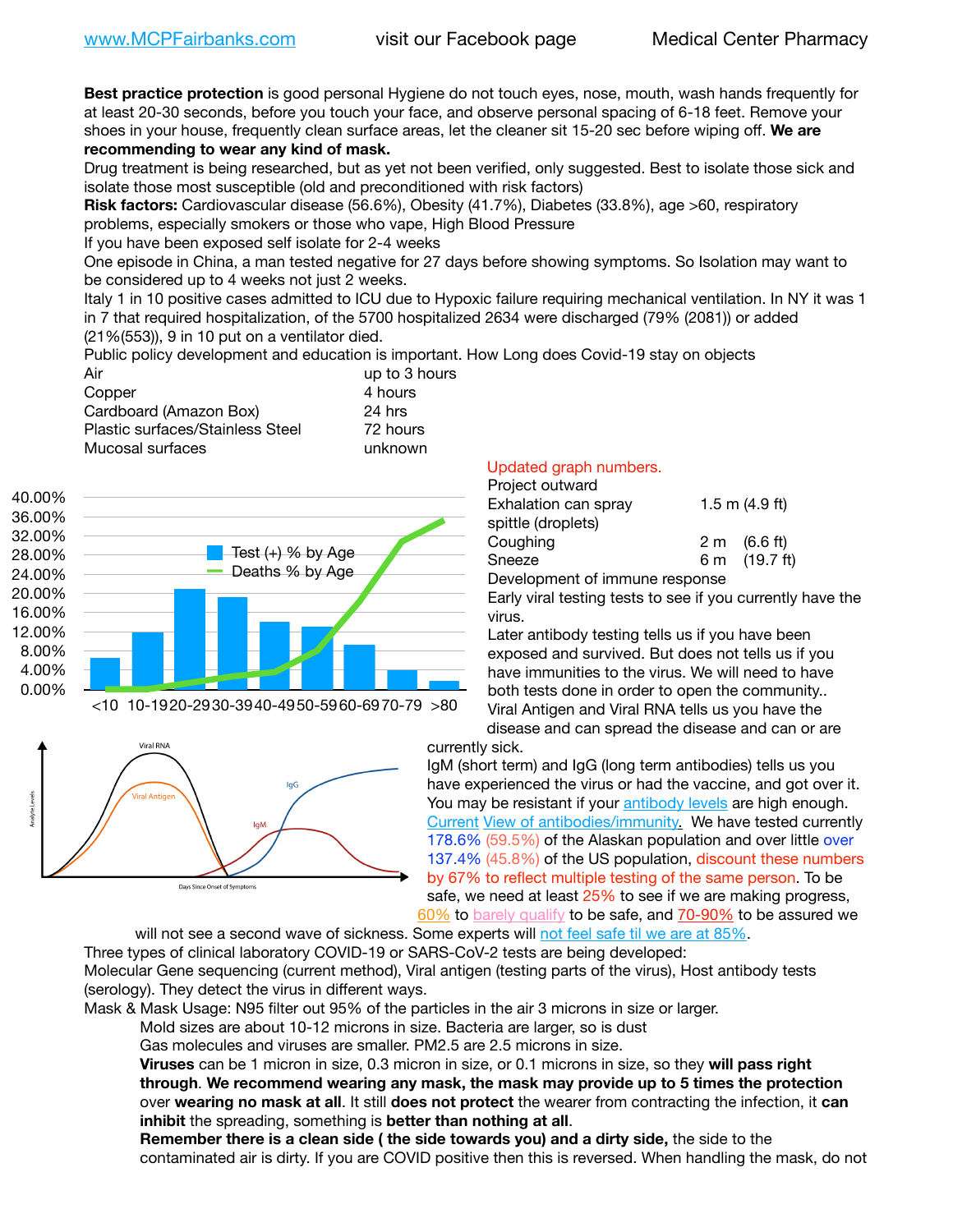touch the dirty side and then touch your face, Wash properly your hands first after touching the dirty side before touching your face. If you are infected the dirty side is the inside surface of the mask.

Wash your homemade mask in hot water wash >133F (for at least 10 minutes) and rinse to sanitize with high heat >133F Plus and a weak bleach or peroxide (not Both) the mask. Daily if possible. If you are a frontline health care provider with a homemade fabric mask 2 hours. Do not touch the dirty side.

Alcohol solutions should be 60-80% alcohol 70% is optimal. **Keep wet and rub 30 seconds**, or Happy Birthday song sung 3 times.

Hydrogen peroxide diluted to 2% or 4 teaspoonful per quart of water (20ml per 946ml) Bleach the same ratio **Vinegar and ammonia are good cleaning agents, not disinfectants**.

**Do not mix** any of these agents together, toxic fumes can result. **Disinfectants, in order to be effective**, should remain on the applied surface, to be cleaned moist **(wet) for 30 seconds to 4 minutes** depending on material. Caution may dissolve glue or adhesives or bleach and discolor items, check with manufacturers. Do not let it get inside electronic devices. UV (10 minutes), [UV light](http://www.docreviews.me/best-uv-boxes-2020/?fbclid=IwAR3bvFtXB48OoBBSvYvTEnKuHNPbipxM6jUo82QUSw9wckxjC7wwRZWabGw) only kills where it can see.

## **Myths**

Taking hot baths, using colloidal silver, eating garlic soup, gargling with bleach are not proven to be effective. We have already seen using chloroquine taking the wrong form in the wrong dose can be fatal, one death and one critically injured. (see Arizona couple after listening to the president)

**We have heard of all kinds of cures.** To date there is no curative or preventative treatments, only supportive therapy.

At this point there is **no proof** that Quinine, zinc, Hydroxychloroquine, Chloroquine, or Vitamin C works. As they say wives-tale at best, irresponsible reporting most likely. We have seen no information that they work, ineffective dosing issues, over-dosing issues, permanently killing the senses of smell or taste, inappropriate usage, cardiac arrhythmias, and death from the usage of these agents have been reported. The virus may die out with heat of summer, or cold weather, this is a myth

There are a couple of studies at show the virus can withstand 98F

We know the body tries to use up to 104F to potentiate our immune system, to kill viruses. Taking NSAID, Aspirin, Ach-Inhibitors, Arb's and you get the COVID-19 infection are not contraindicated and no clinical evidence that says you should stop any of these classes of medications. It would be misguided and ill advised if you did so

In other words, Unless your doctor makes changes, keep taking your medications unless told to do otherwise.

As of 12/21/20, DHSS is aware of 11 reports regarding possible allergic reactions from Alaska's hospitals to CDC: Bartlett Regional Hospital (8), Providence Alaska (2) and Fairbanks Memorial Hospital (1). Two were identified as anaphylaxis and one of those resulted in hospitalization for ongoing monitoring. In the other three cases, symptoms were mild and not considered anaphylaxis. Symptoms have resolved in all cases and the hospitalized patient has been discharged and is doing well. The CDC said there appears to be no obvious geographic clustering of these reactions, nor was a specific production lot involved. People who experience anaphylaxis after the first dose should not receive a second dose, according to CDC recommendations.

Magnitude of Death Comparison

| <b>Conflict</b>          | <b>Combat Death</b> | Past 24 hours |
|--------------------------|---------------------|---------------|
| <b>Revolutionary War</b> | 8,000               |               |
| <b>Civil War</b>         | 214,938             |               |
| World War I              | 53,402              |               |
| <b>World War II</b>      | 291,557             |               |
| <b>Korean Conflict</b>   | 33,686              |               |
| Vietnam                  | 47,424              |               |
| <b>Gulf War</b>          | 149                 |               |
| Afghanistan              | 1,833               |               |
| Iraq                     | 3,836               |               |
| 9/11 deaths              | 2,977               |               |
| COVID19 deaths 1/12/2021 | 378,849             | 2,957         |

Check our website [www.MCPFairbanks.com](http://www.MCPFairbanks.com) for the 13 testing sites in the interior of Alaska.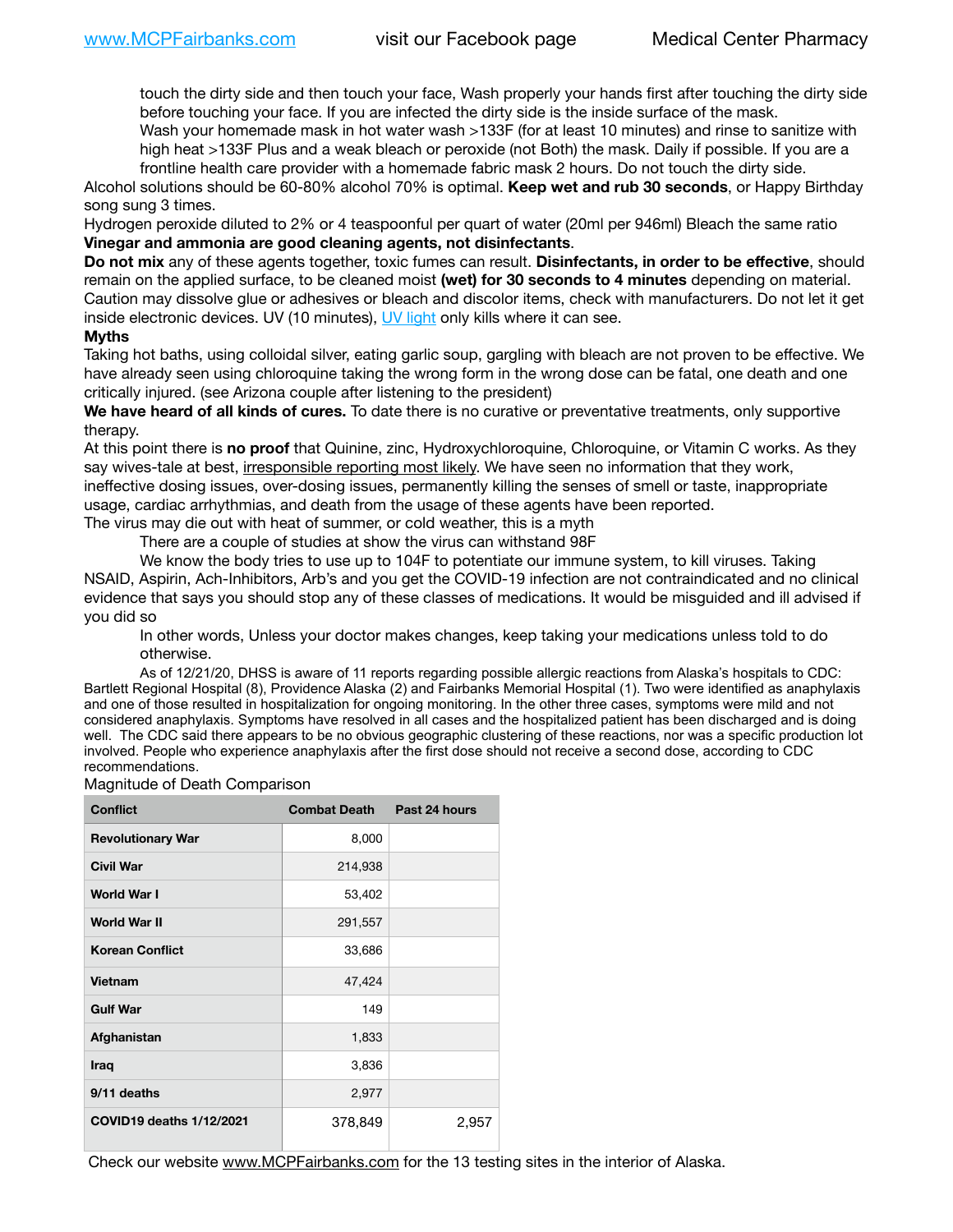| Group                                               | Alaska COVID19 Vaccine plan 12/30/2020<br>update as of 1/12/2021                                                                                                                                                                                                                                                                                                                                                                                                                                                                                                                                                                                                                           | Who can get the<br>vaccines?<br><b>Availability</b>                                                                          |
|-----------------------------------------------------|--------------------------------------------------------------------------------------------------------------------------------------------------------------------------------------------------------------------------------------------------------------------------------------------------------------------------------------------------------------------------------------------------------------------------------------------------------------------------------------------------------------------------------------------------------------------------------------------------------------------------------------------------------------------------------------------|------------------------------------------------------------------------------------------------------------------------------|
|                                                     | Who is in this group                                                                                                                                                                                                                                                                                                                                                                                                                                                                                                                                                                                                                                                                       |                                                                                                                              |
| Phase 1a Tier 1                                     | Long Term care Facility - Staff & Residents<br>Skilled care, Assisted living,<br>Intermediate care with developmental disabilities,<br>Residential Care facilities,<br>State Veterans Homes.<br>Front Line Hospital and Health care workers, beside personal, High<br>Risk jobs (examples ICU, ER, Surgery, Physicans/prescribers,<br>COVID units, Respiratory/OT/PT/ST Therapists, Lab Techs, Facility<br>Security, House Keeping (Environmental services), Dietary)                                                                                                                                                                                                                      | Now, limited<br>audience                                                                                                     |
| Phase 1a Tier 2                                     | Front Line EMS Fire Service providing medical services, Vaccine providers,<br>(That their services are critical), Air and Ground EMS, Community health<br>aides, Practitioners. Health care workers providing vaccines                                                                                                                                                                                                                                                                                                                                                                                                                                                                     | Now, limited audience                                                                                                        |
| Phase 1a Tier 3                                     | Starting 1/4/2021<br>Healthcare workers who have contact with residents >65 y/o and provide<br>regular healthcare services that can not be postponed without impacting<br>short or long term outcomes, or cannot be provided remotely (Not regular<br>populous yet), direct patient contact, in contact with infectious materials,                                                                                                                                                                                                                                                                                                                                                         | Starting 1/4/2021                                                                                                            |
| Phase 1a Tier 4                                     | Health care workers providing COVID19 vaccines to phase 1 populations                                                                                                                                                                                                                                                                                                                                                                                                                                                                                                                                                                                                                      | <b>TBA</b>                                                                                                                   |
| Phase 1b Tier 1<br>(Start of general<br>population) | Age > 65 (General Public) register http://covidvax.alaska.gov/ starting<br>1/6/2021 for appts after 1/11/2021 (All appts filled within 24 hrs of initial<br>openning, future appt pending vaccine availability)                                                                                                                                                                                                                                                                                                                                                                                                                                                                            | 1/11/2021by appt.<br>Accepting appt<br>statewide 1/6/21                                                                      |
| Phase 1b Tier 2                                     | Front Line Essential >50 y/o who's duties are performed with the public/co-<br>workers < 6 feet apart. Emergency responders( troopers, firefighters, Office<br>of children Services staff, Public health workers, teachers K-12, staff,<br>childcare workers and staff, indigenous language and culture educators,<br>food and seafood workers, grocery store employees, public transit,<br>essential air services, rural cab services, US Postal workers, mail planes,<br>Utility & power (rural), Water and Waste water (Rural), Congregate living<br>settings, acute psychiatric, correctional, group homes, homeless shelters,<br>substance abuse shelters, transitional living homes. | TBA do not register yet                                                                                                      |
| Phase 1b Tier 3                                     | ages 55-64 y/o,<br>>16 y/o living in unserved communities<br>Frontline essential workers 16-50 with >2 High risk health conditions<br>working < 6 feet with public or co-workers,<br>Pre-K-12 staff, indigenous language and culture<br>First responders, Office of children services, grocery store workers, Public<br>transit, US Postal workers, Utility workers, water and waste water workers.                                                                                                                                                                                                                                                                                        | <b>TBA</b>                                                                                                                   |
| Phase 1b Tier 4                                     | Age $>$ 50 y/o $>$ 2 risk factors<br>Frontline workers 16-50 y/o not in Tier 1-3                                                                                                                                                                                                                                                                                                                                                                                                                                                                                                                                                                                                           | <b>TBA</b>                                                                                                                   |
| Phase 1c                                            | Ages 65-74, 16-64 with High Risk Medical Conditions, other essential<br>workers to be defined                                                                                                                                                                                                                                                                                                                                                                                                                                                                                                                                                                                              | <b>TBA</b>                                                                                                                   |
| Phase 2                                             | General population<br>Vaccinations via pharmacies, Doctor's offices, Clinics<br>Public Health sites (Mobile clinics, Federally Qualified Health Centers,<br>Public Health Clinics, Other clinics                                                                                                                                                                                                                                                                                                                                                                                                                                                                                           | TBA (To Be announced)<br>To be announced<br>contingent on vaccine<br>availability undergoing<br>public comment period<br>now |